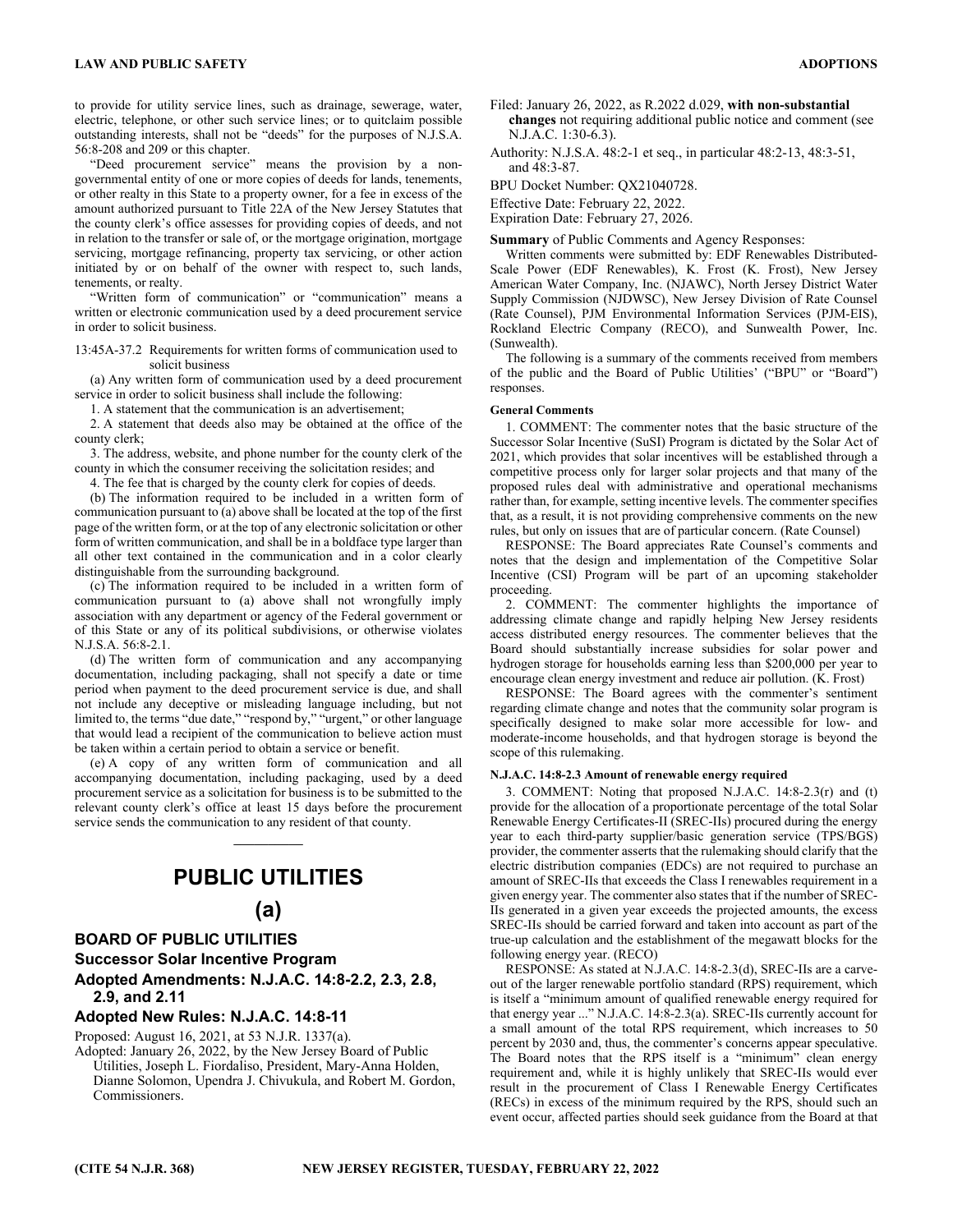time. Further, the Board has historically required RECs to be retired within a specific energy year in order to ensure that the environmental benefits of the clean energy produced are consumed (that is, the REC is retired) in a time period that is reasonably proximate to the consumption of electricity by consumers. In accordance with this policy preference, proposed N.J.A.C. 14:8-2.8(a) specifically states that an SREC-II may be used to comply with RPS requirements for the energy year in which the underlying energy was generated or the following energy year. The Board sees no reason to deviate from well-established policies, and, therefore, declines to amend the rules as suggested by RECO.

#### **N.J.A.C. 14:8-2.9 Issuance of RECs, SRECs, TRECs, and SREC-IIs**

4. COMMENT: Pursuant to proposed N.J.A.C.14:8-2.9(f), a fraction of a megawatt-hour (MWh) can be carried forward at the end of an energy year and combined with energy generated in a subsequent energy year in order to make a full MWh eligible for the creation of an SREC-II. The commenter believes that the cost cap and the megawatt blocks established as part of the SuSI Program produce the need for different treatment of SREC-IIs. Specifically, the commenter recommends that entire SREC-IIs that exceed the amount needed to satisfy the RPS in a given energy year should be allowed to be carried over to the following energy year. (RECO)

RESPONSE: As an initial point, the Board notes that the proposed changes at N.J.A.C. 14:8-2.9(f) are an expansion of existing rules governing the creation and retirement of RECs, to ensure that these same rules also apply to SREC-IIs. The Board disagrees that there is anything new or different about SREC-IIs that warrants changing these wellestablished rules. The commenter also appears to conflate the assignment of megawatt (MW) blocks, which are a measure of installed capacity, from the creation and retirement of SREC-IIs, which are denominated in MWh. Thus, there is no interplay between proposed N.J.A.C. 14:8-2.9(f), which governs how fractional MWhs of solar production are carried over between years, and the assignment of MW blocks. The Board also disagrees with the commenter that any change is needed with respect to the issue of how fractional MWhs eligible to serve as the basis for the creation of SREC-IIs are carried over into a new year, given that the existing (and proposed) rules clarify that any fractional MWhs carried over into the new year is deemed created in the energy year in which it was aggregated to create one SREC-II. The expected dollar value associated with any fractional MWhs is small when compared to the overall program, likely accounting for approximately two percent of the SREC-IIs created (assuming 1154 MWh of annual production per MW of installed capacity). Thus, the Board disagrees with the commenter that there is any need for treating SREC-IIs differently than other comparable REC products. Finally, the Board notes that, like the Transition Incentive (TI) Program, the SuSI Program is purposefully designed to procure all the environmental attributes of all electricity produced by eligible solar electric generation facilities in a timely manner. This approach provides greater certainty for investors to the value of the electricity produced, thereby reducing the risk to project owners, which creates lower project finance costs and ultimately results in lower incentive requirements needed to reach New Jersey's solar goals.

#### **N.J.A.C. 14:8-11.1 Purpose and Scope**

5. COMMENT: The commenter asserts that capping the size of net metered systems that can participate in the Administratively Determined Incentive (ADI) Program at five MW artificially limits the development of solar generation located near load, restricts private-sector investment, and is contrary to the goals of New Jersey's Energy Master Plan. Further, the commenter believes that there is no need for this cap, as projects greater than five MW represent only 0.08 percent of all projects installed in the SREC Registration Program (SRP) and the TI Program and 23 percent of total installed capacity. The commenter states that the CSI Program will not be available for some time, and that the five MW cap on participation of net metered installations in the ADI Program will put larger projects on hold until such time as the CSI Program launches, thereby increasing the risk that the State's energy goals will be delayed or not achieved in a timely manner. As an alternative, the commenter suggests that the five MW cap could be applied per meter, per energy year rather than per project, allowing for greater access by larger customers and helping to alleviate any concerns relating to the cost caps. The

commenter also believes that the five MW cap inhibits remote net metering and asserts that those projects should have a 10 MW cap for participation in the ADI Program, or no cap at all. Finally, the commenter asserts that there should not be any cap on the size of projects attached to critical infrastructure or public entities. (EDF Renewables)

6. COMMENT: The commenter recommends clarifying what constitutes a five MW project, suggesting that the lack of "qualifiers," such as "per meter" or "per account address" or "per energy year" could result in a narrow interpretation that would not align with the State's energy goals. The commenter states that the CSI Program is not a viable solution, as it has yet to be defined, is likely to be delayed, may not work for complex projects, and will likely favor front-of-the-meter solar installations rather than large behind-the-meter installations. The commenter suggests that the five MW limit for participation in the ADI Program be applied per energy year, in order to enable staggered development of multiple net metered installations in consecutive years, while staying within the cost caps imposed by legislation. (NJDWSC)

7. COMMENT: The commenter suggests the ADI Program should cover net metered non-residential solar installations up to 10 MWdc, rather than five MWdc. The commenter states that this change would add more projects to the competitive pool, thereby further incentivizing the advancement of solar. (NJAWC)

RESPONSE TO COMMENTS 5, 6, AND 7: The Board notes that the Solar Act of 2021 requires the Board to develop "a transparent, fair, and competitive solicitation process for awarding SREC-II contracts" for "grid supply solar facilit[ies] or net metered solar facilit[ies] greater than five megawatts in size ..." N.J.S.A. 48:3-117.a. While the act does permit the Board to adjust those size limits, the Board elected to follow the clear guidance from the Legislature in adopting the five MW cutoff for the participation of large net metered facilities in the ADI Program. For additional clarity, the Board notes that the five MW cutoff represents the size limit used to determine eligibility of net metered non-residential systems for the ADI Program; it does not represent an absolute cap on the size of net metered systems, and, therefore, does not in any way prohibit the continued development of larger net metered installations.

New Jersey has a longstanding commitment to fostering the development of different types and sizes of solar facilities, and doing so at a reasonable cost to ratepayers. The five MW cap on net metered nonresidential systems in the ADI Program reflects this commitment. As reported by the commenter, projects greater than five MW represent 23 percent of installed capacity in the SRP despite making up less than 0.1 percent of the projects in that program. While these figures indicate the importance of large projects to New Jersey's solar generation goals, it is important to note that large net metered projects enjoy significant economies of scale that allow them to produce solar electricity at a lower cost than comparable projects of smaller size. Large net metered facilities also receive retail value for the electricity produced, which gives them access to significantly higher energy market revenues than a comparable large grid supply project. For these reasons, extending the administratively determined incentive provided in the ADI Program for small projects to larger projects would potentially result in a significant over-payment to the larger projects.

The Board recognizes that the development of the permanent CSI Program necessitates a temporary pause in the development of larger net metered systems. However, the Board anticipates that the program details for the CSI Program will be finalized in early/mid-2022, and that the full program will launch in the third quarter of 2022. This development period, therefore, is not expected to impede or delay New Jersey's long-term solar goals.

#### **N.J.A.C. 14:8-11.2 Definitions**

8. COMMENT: The commenter suggests expanding the definition of "public entities" to include investor-owned public utility companies (other than electric distribution companies). The commenter states that this change would enable investor-owned public utilities to take advantage of the "adder" incentive available to ADI-eligible net metered facilities serving public entities. The commenter asserts that the adder and the Federal tax incentives would benefit the public utilities' customers by offsetting operating expenses. Finally, the commenter asserts that this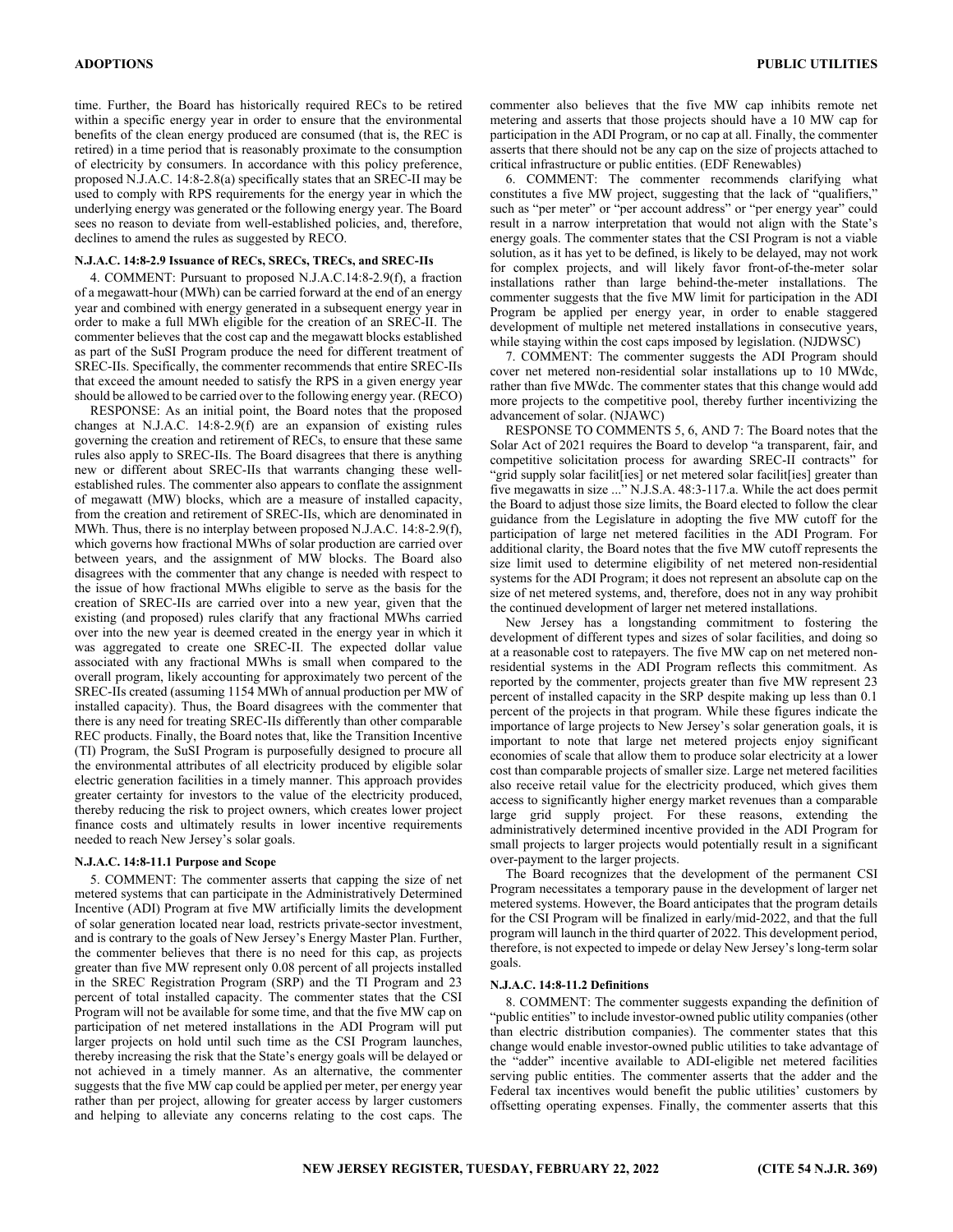change in definition would enable these investor-owned public utilities to take advantage of net metering aggregation. (NJAWC)

RESPONSE: Investor-owned utilities are private companies. To include them in the definition of "public entities" would be contrary to the plain meaning of that term, and the Board will not do so. The Board has granted special consideration for public entities, in recognition of both the importance of government leading the way in a clean energy economy, as well as the fact that solar projects for public entities generally tend to be more costly due to the specific nature of the public procurement process, as well as the fact that public actors cannot directly use the Federal tax benefits associated with ownership of a solar system. The Board does not believe that these same policy considerations apply to investor-owned utilities.

#### **N.J.A.C. 14:8-11.4 Administratively Determined Incentive Program Eligibility**

9. COMMENT: The commenter generally supports proposed N.J.A.C. 14:8-11.4. However, the commenter objects to certain language included at subsections (b) and (f), both of which would allow the Board to grant "special dispensation" to projects that do not meet the eligibility criteria specified in each subsection. In the commenter's opinion, subsection (b) provides a safeguard against awarding incentives to projects that were developed and reached commercial operation without the need for subsidies in the form of SREC-IIs, while subsection (f) prevents solar developers from dividing a larger project to capture higher incentives intended for smaller projects. The commenter sees no reason for the Board to grant a dispensation from these protections and opines that the language allowing "special dispensations" should be deleted from the proposed rule. In the alternative, the commenter proposes that if the Board believes there are circumstances that may justify exemptions, it should republish a revised rule that includes specific criteria and standards for the granting of exemptions from the two eligibility requirements referenced above. (Rate Counsel)

RESPONSE: The Board appreciates the commenter's concern that the above-cited provisions for special dispensation could be exercised in a manner that would provide subsidies to projects that were constructed without expectation of incentives. In general, the Board agrees that a project constructed without expectation of subsidy should not be retroactively granted an incentive. The Board notes that in this context "special dispensation" was intended to be synonymous with the formal Board petition process. However, to avoid possible confusion, the Board has reverted to the more common phrase upon adoption, regarding the Board granting a waiver in response to a petition.

The Board believes that the two subsections cited by the commenter cover very specific aspects of the qualification criteria where, based on the Board's long experience in administering solar incentive programs, flexibility may be warranted and where a categorical bar could potentially increase the costs of solar in New Jersey. The Board has encountered a number of situations where a project was built with the expectation of receiving an incentive in a specific incentive program, but for some reason, failed to meet all of the requirements of the program. For example, a number of projects, despite pursuing development in good faith through the TI Program and in full expectation of receiving a TI Program incentive, were nonetheless unable to complete all requirements for TI eligibility by their program deadline. Were the Board to do as the commenter suggests and reject, as ineligible, all projects that achieved commercial operation prior to the opening of the ADI Program, these projects would be stranded without any incentive. The Board's experience is that this type of "incentive cliff" creates significant difficulty in financing renewable energy infrastructure and increases the cost of all solar projects in the State. Such a result would be chilling to the State's solar industry and would tend to undermine its renewable generation goals.

Finally, the Board notes that any exercise of discretion requires formal Board action, which necessarily includes the ability for public participation. The Board believes that it has the expertise necessary to distinguish between legitimate claims for special consideration based on unique circumstances, on the one hand, and attempts to "game the system" in order to seek special treatment that would be financially advantageous to an interested party, on the other hand.

#### **N.J.A.C. 14:8-11.5 Successor Solar Incentive Program Registration Process**

10. COMMENT: The commenter suggests that the Board consider modifying the proposed language at N.J.A.C. 14:8-11.5(c), which states that registration fees "will be determined by the Board through a Board order." The commenter proposes instead that the Board establish a fee structure within the regulations, in order to provide a consistent standard. (NJAWC)

RESPONSE: The Board supports a consistent fee structure; however, the Board believes that the adoption of any fee schedule should be informed by some experience with the program and the Board does not yet have that experience. Further, the determination of fees by Board order allows for flexibility in increasing or decreasing the fees in response to project participation and completion rates, which will improve administration of the program and allow the Board to more quickly adapt to changes in the solar industry.

11. COMMENT: The commenter states that the requirement for a registration fee included at N.J.A.C. 14:8-11.5(c) is onerous and unnecessary. In the commenter's opinion, the required evidence for project maturity to participate in the ADI Program itself will require capital deployment and actively discourage frivolous applications. The commenter believes that imposing registration fees will limit market participation and complicate the administration of the program. (EDF Renewables)

RESPONSE: The Board does not believe that a registration fee is either onerous or unnecessary. Fees for program participants are a common feature of many State programs. Moreover, the participants in the SuSI Program will be seeking to benefit from incentives subsidized by New Jersey ratepayers. For those participants to pay a fee that offsets at least a portion of the costs of administering the subsidy program appears eminently reasonable.

12. COMMENT: The commenter suggests clarifying proposed N.J.A.C. 14:8-11.5(d)1 to indicate that a "customer of record" may include third-party SREC-II owners. (Sunwealth)

RESPONSE: The intent of this provision is to ensure that the initial registration package include a copy of the contract signed with the final customer. "Customer of record" is a defined term in the Board's rules and means the person that 1) applies for utility service; and 2) is identified in the account records of a public utility as the person responsible for payment of the public utility bill. See N.J.A.C. 14:3-1.1. The term "customer of record" is, therefore, tied to utility service and utility accounting records and does not embrace third parties, such as SREC-II owners if they do not already fall within those boundaries. Moreover, a contract between a third-party SREC-II owner and a primary installer, as proposed by the commenter, would not serve the purpose of ensuring that the proposed project is actually associated with a specific customer's location. However, the commenter is correct to note that the customer of record may sign a contract with a third-party owner, rather than directly with the primary installer. The Board has corrected this inaccuracy in the adopted rule.

13. COMMENT: The commenter recommends removing the requirement for building and electrical permits from proposed N.J.A.C. 14:8-11.5(d). Such removal would, in the commenter's opinion, streamline processing and recognize the reality that developers prefer to confirm that a project is financially viable before taking on the administrative burden of applying for these permits. The commenter proposes that the Board, instead, require "special permits," or an affirmation that "special permits" are not needed. (Sunwealth)

RESPONSE: The Board notes that the requirement for building and electrical permits applies only to projects of 25 kW or greater. This requirement is not unduly onerous for projects of this size and contrary to the commenter's concern, should not delay these projects. Rather, these permits provide additional confirmation that a project is mature enough to merit submitting a registration in the ADI Program or participating in a given solicitation period in the CSI Program, and that the project is likely to be completed within the registration period.

14. COMMENT: With respect to the requirement at proposed N.J.A.C. 14:8-11.5(d)4 that a net metered facility's initial registration package include a utility bill showing the site host's name, address, and electric tariff, the commenter states that this documentation should be optional for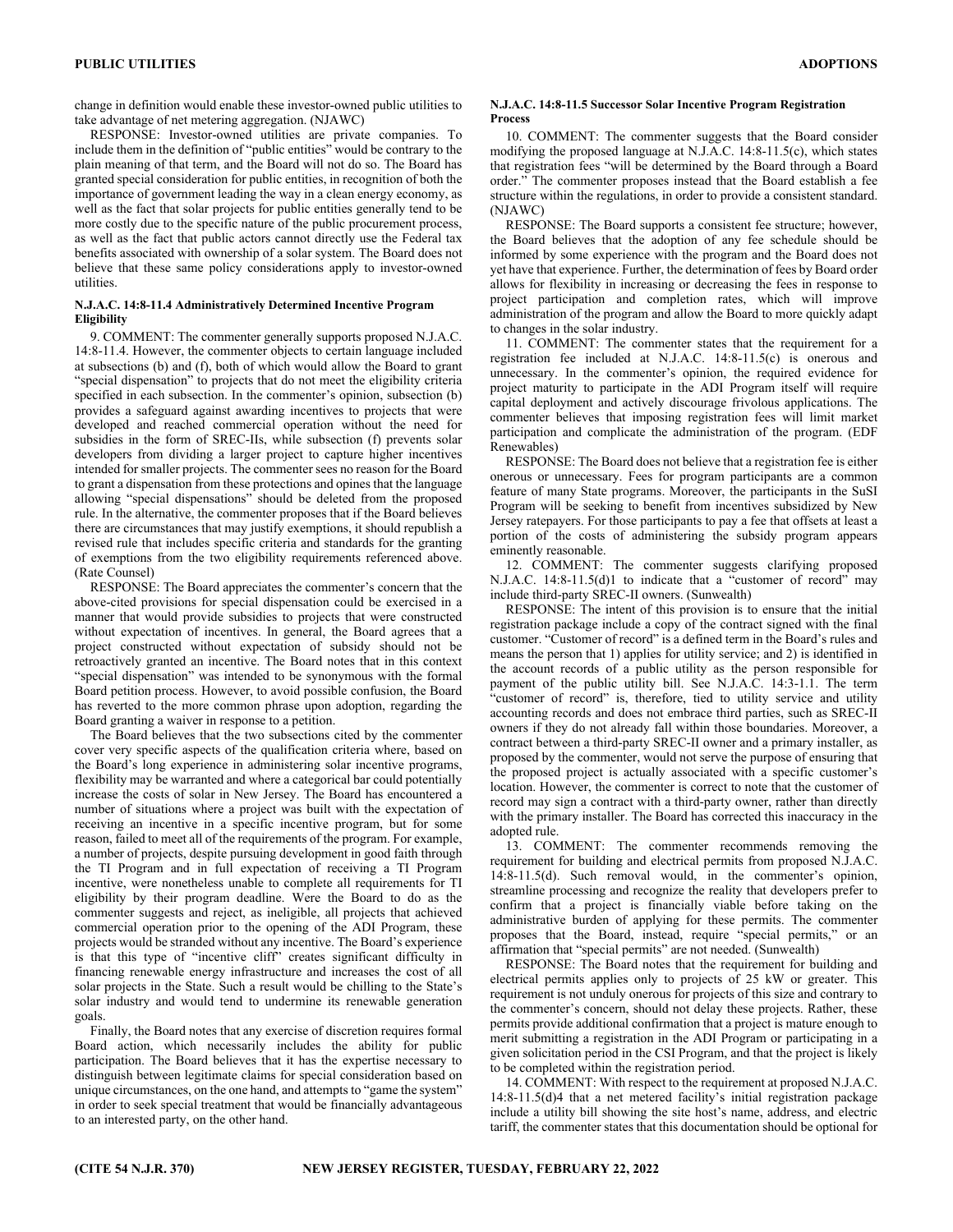certain types of projects, such as solar projects associated with new construction or community solar. The commenter notes that, in these instances, a utility account may not be established at the time the initial registration package is submitted, and suggests that the Board can require this documentation at a later point in the process. (RECO)

RESPONSE: The Board agrees that where a solar facility is proposed for new construction or for a community solar project, there is no utility bill to provide and developers should so indicate. In the past, registrants have simply provided an explanation that the requirement is not applicable. However, to avoid possible confusion, the Board has inserted the language "if applicable" upon adoption.

15. COMMENT: The commenter believes that the interconnection requirements set forth at proposed N.J.A.C. 14:8-11.5(d)6 should conform to the interconnection requirements of the Board's current interconnection regulations at N.J.A.C. 14:8-5, in order to provide clarity and certainty to developers and the EDCs. (RECO)

RESPONSE: The Board agrees with the commenter that, for a solar electric generation facility to be considered as net metered for purposes of ADI Program eligibility, the facility must satisfy the Board's rules for interconnection at N.J.A.C. 14:8-5. However, the Board does not believe that it is necessary to specify in the incentive program registration rules that projects less than 25 kW must obtain a fully executed Part 1 interconnection agreement to enable registration submission. The Board anticipates that any registrant that does not conform to the interconnection requirements at N.J.A.C. 14:8-5 will not be approved to construct until it addresses such issues independently.

16. COMMENT: The commenter requests that the extension policy at N.J.A.C. 14:8-11.5(i) be modified to allow developers to receive up to one year of extensions upon providing evidence of active and ongoing work on a project, such as permits and purchase orders. According to the commenter, an incentive cliff, whereby additional extensions are available only through "an expensive, time-consuming, and uncertain BPU petition" process have proven unacceptable to investors and resulted in the loss of high-value public sector projects that are often subject to extensive procurement and permitting requirements. (EDF Renewables)

17. COMMENT: The commenter recommends making up to one year of extensions available for SuSI Program participants due to slow permitting processes and ongoing supply chain issues resulting from the COVID-19 public health emergency. Alternatively, the commenter suggests tolling the registration expiration for projects that are pending a decision on a permit. (NJAWC)

RESPONSE TO COMMENTS 16 AND 17: The Board recognizes that the legislatively mandated closure of the SRP, and establishment of the TI Program, and now the creation of the permanent SuSI Program have created challenges for certain developers. The Board likewise appreciates the potential difficulties of developing projects within a set timeframe, but notes that the timeframes in the proposed rules are the product of both an extensive stakeholder process and 20 years of experience New Jersey has with the solar industry. While the time constraints in the closure of the SRP and the interim nature of the TI Program may have prevented the development of some projects, including some in the public sector, New Jersey's thriving solar industry and the amount of installed solar in the State demonstrate that they are not unduly exacting. New Jersey continues to see large amounts of capital being deployed by investors, and the Board commits to continuing to monitor the health of the solar industry. However, requiring that projects reach commercial operation within a set timeframe is critical to the integrity of the solar program as is ensuring that ratepayers receive a return on their investment in solar within a reasonable period. This is particularly true given that the cost of solar continues to decrease significantly over time, meaning that developers have a financial interest in "locking in" today's incentive levels, but delivering solar at some point in the future after costs have declined.

Finally, the Board believes that fact- and developer-specific issues, including those related to supply chain, permitting, or other comparable issues that affect individual developers or projects, can most appropriately be addressed by the Board through fact-specific adjudication. The transparency and public accountability created by the Board's petition process are critical to public confidence that New Jersey is making wise, cost-effective investments in clean energy. The Board disagrees that its petition process is needlessly "expensive" or "time-consuming,"

particularly given the many millions of dollars in solar incentives that entities are often seeking.

18. COMMENT: The commenter opposes proposed N.J.A.C. 14:8- 11.5(k), which would allow registrants to increase the capacity of their projects up 10 percent or 25 kWdc, whichever is smaller, subject to the five MWdc program maximum for projects in the ADI Program, by filing a notice with the Board's staff. The commenter asserts that this provision is not consistent with any prior Board-approved solar energy programs and is arbitrary in nature. Allowing such capacity changes, in the commenter's opinion, could lead to additional uncertainty and volatility in the planning and budgeting process contemplated elsewhere in the proposed rules. (Rate Counsel)

19. COMMENT: With respect to proposed N.J.A.C. 14:8-11.5(k), the commenter states that the allowed increase in capacity for individual projects may not have a significant impact on an individual facility basis, but that, if each facility increases its size by the allowable amount, a change in the megawatt blocks may be warranted. Thus, the commenter recommends that the Board include an analysis of these allowable system size increases as part of the establishment of the megawatt blocks applicable to the upcoming energy year, in order to prevent exceedances of the cost caps and the RPS. (RECO)

RESPONSE TO COMMENTS 18 AND 19: The Board's experience in administering the solar programs shows that solar projects are often constructed at sizes that are slightly different than indicated in the project's initial application. Often, these small changes are made to reduce the cost or difficulty in constructing the project, adjust for changes in equipment based on availability, or reduce the impact of the project on the electrical grid, and, therefore, should be encouraged. The Board does not anticipate that many projects will make use of the flexibility provided at N.J.A.C. 14:8-11.5(k) and, thus, does not believe that it will lead to the uncertainty feared by the commenters. The Board also notes that an increase of capacity capped at 25 kWdc is relatively modest in the context of projects that may be as large as five MW. Such minor capacity adjustments have historically been permitted in the SRP and TI Program, in recognition that the final installed solar system may not be exactly identical to the plans presented in the initial registration. Additionally, the Board will close the registration window for a market segment when registrations to that market segment reach the annual capacity allocation. The Board notes that, historically, a certain percentage of registered projects fail to reach commercial operation. The Board expects that the amount of capacity decrease resulting from projects that have registered, but fail to reach commercial operation, will likely be significantly larger than the capacity increase resulting from projects that exercise the option to increase by the maximum allowable 25 kW. In the event that increases in size become common enough to risk increased uncertainty, the Board may revisit this provision and/or the megawatt blocks.

#### **N.J.A.C. 14:8-11.6 New Jersey SREC-II Value**

20. COMMENT: The commenter supports the qualification life of 15 years at proposed N.J.A.C. 14:8-11.6(a), stating that it reflects a reasonable balance between the need for stability to keep the cost of providing incentives down and the need to limit the length of time for which ratepayers subsidize solar installations. The commenter also notes that this proposed qualification life is consistent with past Board policies. (Rate Counsel)

RESPONSE: The Board notes the commenter's support for the rule, which is anticipated to encourage investment while limiting overall program costs.

21. COMMENT: The commenter supports proposed N.J.A.C. 14:8- 11.6(e), which provides that incentive values for the ADI program would be reset through a Board Order no less frequently than every three years and that, in the absence of such an order, incentives would automatically decrease by 10 percent at the end of three years. The commenter believes that this provision is consistent with the general trend towards decreasing solar installation costs and the Clean Energy Act's mandate to continually reduce the costs of achieving the State's solar energy goals. In addition, the commenter states that the requirement to actively review incentive values every three years, subject to automatic decrease if the Board does not act, will help to provide financial discipline to the ADI program and, over the long run, reduce New Jersey ratepayer costs. (Rate Counsel)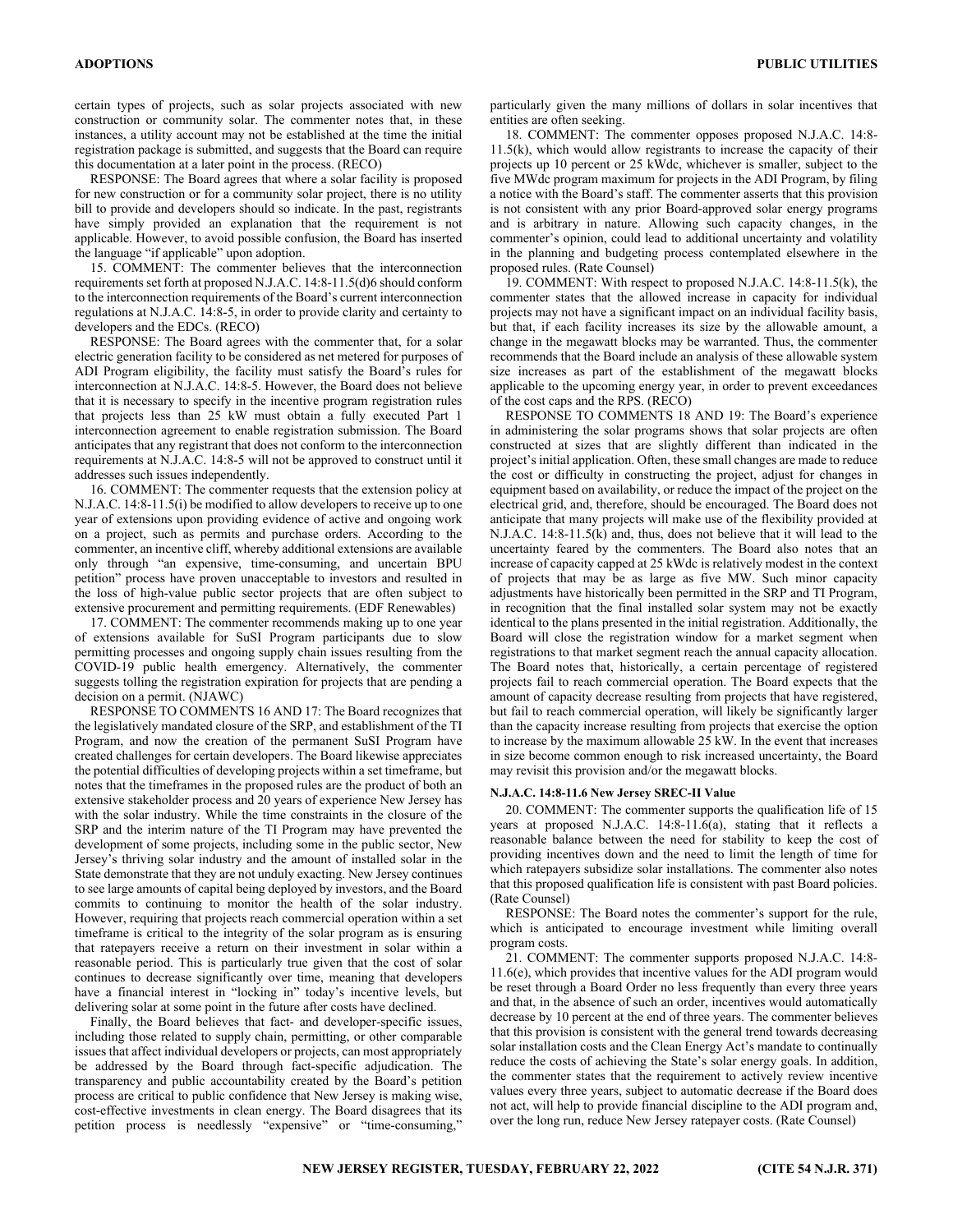RESPONSE: The Board notes the commenter's support for the rule, which it anticipates will ensure close attention is paid to the costs of ADI Program.

22. COMMENT: The commenter does not support proposed N.J.A.C.  $14:8-11.6(g)$ , which would allow the Board to create an "adder" to increase the value of the incentives provided under the ADI program to net-metered facilities serving public entities. In the commenter's opinion, adders only intensify the challenges the commenter believes are inherent in establishing administratively determined incentives. Specifically, the commenter believes that the use of adders will lead to administrative inefficiencies by adding an additional cost while not simulating additional MWs of solar capacity at the margin; will lead to additional levels of gamesmanship by solar energy developers; and will further complicate what the commenter characterizes as an already complicated program. (Rate Counsel)

RESPONSE: The Board shares the commenter's belief that an excessive use of adders tends to produce administrative inefficiencies and to increase program costs. For that reason, the Board has allowed only the single adder for public entities. The Board believes that there is a public policy benefit to supporting public entities' access to the benefits of distributed solar power. Public entity projects result in savings to local communities, give New Jersey consumers confidence in the solar market, and serve as an example to communities. Additionally, public entities are typically unable to receive the Federal tax incentives available to private entities, and therefore, frequently use a more expensive third-party project ownership model. For all of these reasons, the Board believes that public entities merit a dedicated incentive adder.

23. COMMENT: The commenter states that the adder for net-metered projects serving public entities contemplated at N.J.A.C. 14:8-11.6(g) will serve to increase the total amount paid under the cost cap. The commenter recommends that the value for the public entity adder should be projected each year as part of the process to establish incentive values, so that the all-in cost of a fully subscribed megawatt block does not exceed the cost cap in that particular year. The commenter suggests that the projection for public entity adders could include a cap on the total amount available to new projects each year. (RECO)

RESPONSE: The statutory cost cap applies regardless of project owners and the Board intends for all relevant incentives, including any public entity adders made available under the ADI Program, to remain below the cost cap. The Board agrees that it has the flexibility to modify the size of the adder at a future point in time through an appropriate proceeding.

#### **N.J.A.C. 14:8-11.7 Market Segment Megawatt Blocks**

24. COMMENT: The commenter supports the requirement that the Board set annual budget allocations and megawatt-hour blocks for the SuSI Program. However, the commenter does not believe that the eight specific initial market segments identified at proposed N.J.A.C. 14:8- 11.7(b) should be codified in the Board's rules. In the commenter's opinion, the division of the solar market into numerous segments represents an attempt to micromanage solar market outcomes, rather than letting those outcomes reveal themselves through actual program participation. In addition, the commenter believes that the rulemaking provides little research to support the proposed market segments and asserts that most of the proposed segmentation focuses on setting aside incentives to fund what the commenter says are more expensive solar market sectors. The commenter notes that proposed N.J.A.C. 14:8-11.7(c) allows the Board to adjust the market segments or create new ones in future Board Orders, but places little faith in this provision, since there is no mechanism requiring the Board to reevaluate the initial segments at any particular time. Thus, the commenter fears that the proposed rule creates a presumptive list of market segments that could continue indefinitely. The commenter proposes that, instead, the rule should provide for a periodic review similar to that provided for incentive levels at proposed N.J.A.C. 14:8-11.6(e), and modify N.J.A.C. 14:8-11.7(b) to state that "[t]he Board shall allocate megawatt blocks to the market segments established by Board Order for the ADI program[.]" The commenter further recommends modifying proposed N.J.A.C. 14:8- 11.7(c) to require a review of market segments at least triennially. (Rate Counsel)

RESPONSE: The Board shares many of commenter's concerns about how excessive differentiation of market segments can cause loss of competition and potentially trigger a corresponding increase in incentive values. However, these concerns must be balanced against the fact that market segments have differing cost and revenue streams tied to project type (for example, net metered versus grid supply), size, or location (for example, ground mount, contaminated sites, rooftops). Some differentiation in incentives is, therefore, appropriate and desirable to ensure that ratepayers are providing a sufficient, but not excessive, incentive that is tailored to the needs of different project types. In addition, the Board notes that its market segmentation were derived after extensive modeling, using both actual project costs and theoretical solar cost models, as detailed in the Board's order adopting the SuSI Program. (See, for example, In the Matter of a Solar Successor Incentive Program Pursuant to P.L. 2018, C.17, BPU Docket No. QO20020184, Order dated July 28, 2021, pages 15-20.) Further, the Board notes that the "spread" in incentive levels between various market segments is relatively tight, with the base incentive for the majority of projects varying between \$80.00 per MWh to \$100.00 per MWh. The Board further notes that while incentives vary by market segment, competition between projects in the ADI Program happens between large groups of projects comprising the three megawatt block segments (net metered residential, net metered nonresidential, and community solar), which helps address the commenter's concerns.

Additionally, while some flexibility is advisable to allow the Board to respond to unanticipated changes in the solar marketplace, the Board sees value in keeping adjustments to market segments as voluntary, rather than mandatory. The Board views a consistent set of market segment definitions as increasing market certainty and competition, while also allowing for transparent comparison of incentive levels over time. To the contrary, requiring adjustment to market segments on a triennial basis would potentially invite the exactly the type of "micromanag[ing] of solar market outcomes" by specific solar advocacy groups that the commenter rightly warns against.

25. COMMENT: The commenter suggests modifying N.J.A.C. 14:8- 11.7(b) to split the market segment for net metered non-residential projects under one MW into two blocks: one for net metered nonresidential projects under 500 kW, and one for net metered non-residential projects between 500 kW to one MW. (Sunwealth)

RESPONSE: The Board established the segment blocks, and associated incentive levels, based on extensive modeling and stakeholder engagement. In determining how many market segments to set, the Board sought to balance two imperatives: on the one hand, the Board recognizes that different project sizes and types have different financial profiles and policy outcomes, and, thus, merit different incentive levels; on the other hand, excessive differentiation between incentive levels risks increasing "gaming" by industry participants (designing projects to maximize their incentive rather than selecting the most efficient system design). Additionally, hyper-specific administratively determined incentive values are more likely to be misidentified, and, thus, either over- or underincentivize the associated market segment. The Board, therefore, does not believe it necessary or prudent to further subdivide the market segment for net metered non-residential projects under one MW.

26. COMMENT: The commenter recommends that the Board modify the language at N.J.A.C. 14:8-11.7(e) by establishing a limit on the amount that a registration can exceed the capacity allocation for a given capacity block. Proposed N.J.A.C. 14:8-11.7(e) currently states that a "capacity block will be defined as being fully subscribed when the last registration received in the registration portal causes the total capacity of all registrations in that block to exceed the capacity allocation for said block." Without the addition of a limit on the extent to which a registration may cause a capacity block to exceed the capacity allocation, the commenter believes that a capacity block with available capacity of 0.01 MW could accept a five MW project, potentially exceeding both the cost cap and the RPS for that energy year. (RECO)

RESPONSE: The Board has taken into account the fact that capacity blocks may slightly exceed their allocations with the final registrant, as many capacity blocks may remain under the annual cap. The Board does not anticipate that any such overage will exceed the maximum five MW in each block. Further, as the Board explained in the cost cap rulemaking,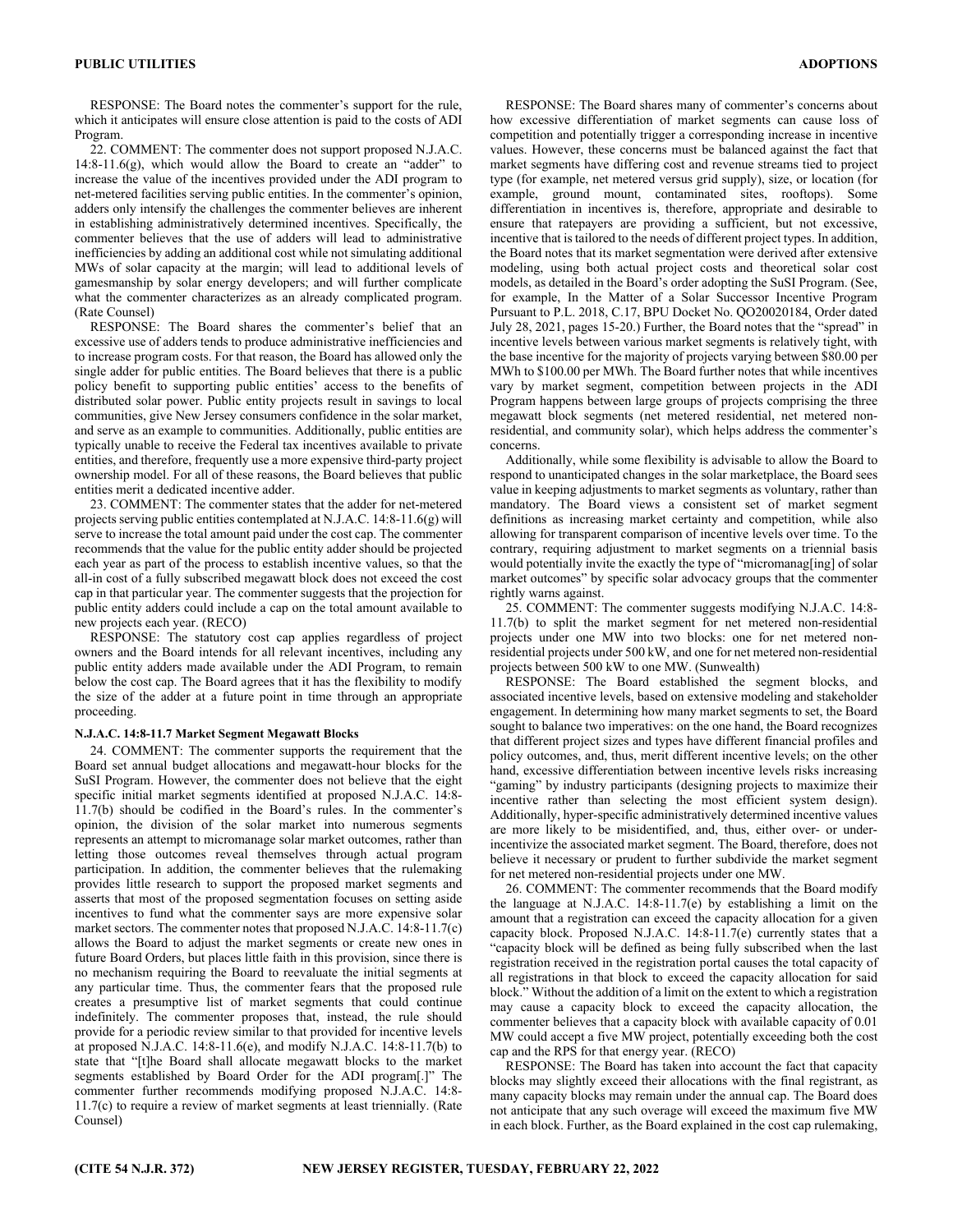block sizes may be adjusted in the future if the cost cap is approached (see 53 N.J.R. 1476(a)). Additionally, the pipeline of projects registered for both the SRP and the TI Program has routinely experienced project expirations and cancellations. As a result, should a market segment reach the point that registered capacity equals the full amount allocated for a year, the Board expects that subsequent cancelled or expired capacity will far exceed the capacity of the last registered project.

#### **N.J.A.C. 14:8-11.7(b) and 11.8**

27. COMMENT: The commenters suggest modifying proposed N.J.A.C. 14:8-11.7(b) and 11.8 to allow reallocation of unused megawatt blocks as part of the order that establishes the annual budget allocation referenced at N.J.A.C. 14:8-11.7(a). (EDF Renewables and NJAWC)

RESPONSE: The Board does not anticipate the need to reallocate "unused" capacity, noting that it does not necessarily aim to achieve full subscription in all segments. Given that capacity targets will be set on an annual basis, by the time it becomes apparent that there is available capacity in a given market segment, the Board will likely be setting new targets for all market segments. The Board anticipates that the process for setting new capacity targets will most likely include consideration of the prior year's performance. Moreover, the Board believes that such a reallocation process would reduce certainty and unnecessarily complicate the administrative process.

#### **N.J.A.C. 14:8-11.8 Mechanism for Creation of NJ SREC-IIs**

28. COMMENT: Proposed N.J.A.C. 14:8-11.8(f) provides that "[e]lectricity generated by a SuSI-eligible facility that is not redeemed in GATS in the energy year in which the electricity was produced, or in the following year, shall not be eligible for a NJ SREC-II, but shall be eligible to create a New Jersey Class I REC." Noting that the Board's July 28, 2021 Order in Docket No. QO200201841 does not require that EDCs purchase Class I RECs, the commenter states that the proposed rule should clarify that EDCs have no obligation to purchase the Class I RECs that were formerly SREC-IIs. (RECO)

RESPONSE: The Board agrees with this statement, but believes that a clarification is not necessary, as this is already clear from the existing rules. See N.J.A.C. 14:8-2.3, which sets the annual RPS requirement for New Jersey supplier/providers and states how the different types of RPS requirements may be satisfied.

#### **N.J.A.C. 14:8-11.8(e)**

29. COMMENT: The commenter believes that the rule unduly limits the eligible life of an SREC-II by requiring that it be redeemed in GATS in either the year that the energy was generated or in the following year. In the commenter's opinion, the process for creating, procuring, and retiring SREC-IIs can be overwhelming, especially for residential homeowners. Moreover, the commenter believes that the mechanism for creating a Class I REC from an SREC-II based on when, and by whom, the REC is retired would require a manual process that would add complexity for the system owner, the SREC-II Administrator, and the GATS Administrator.

The commenter notes that, while its remarks make specific reference to TRECs, they are also applicable to SREC-IIs. The commenter proposes modifying the proposed rule to add another year for SREC-IIs to be retired for RPS compliance, making the rule for an SREC-II the same as for a Class I REC. In addition, the commenter believes that the Board should delete the provision that allows for the creation of a New Jersey Class I REC after the generation is no longer eligible for an SREC-II. In support of its position, the commenter states that project owners are already incentivized to create and deliver SREC-IIs as soon as possible and that there is no need to penalize owners, especially residential homeowners, for delays outside of their control or beyond their expertise. With an additional year to complete the steps needed to create and deliver SREC-IIs to the SREC-II Administrator, the commenter believes that there would be no need for a provision allowing for the creation of Class I RECs from SREC-IIs.

In the alternative, the commenter suggests modifying N.J.A.C. 14:8- 11.8(f) to state that electricity generated by an SREC-II-eligible facility that is not redeemed in GATS in either the energy year in which it was produced or in the following year shall not be accepted by the SREC-II Administrator. Rather than creating a New Jersey Class I REC in place of the SREC-II once that time has expired, the commenter proposes that SREC-IIs could be redeemed as-is to satisfy the Class I requirement, similar to how Class I RECs were able to be used to satisfy the Class II requirement in past years. (PJM-EIS)

RESPONSE: The Board does not support the commenter's suggested changes. The benefits to ratepayers from aligning program benefits and costs by requiring the timely submission of meter readings to create SREC-IIs outweigh the potential costs to individual project owners and PJM-EIS. The requirement for reasonably proximate electricity production with SREC-II procurement and retirement is to ensure consistent levels of cost recovery and compliance with the statutory cost caps on solar incentives, so that accumulated SREC-IIs do not unbalance anticipated retirements and costs. In addition, the Board notes there is no experience with this process in the ADI Program yet. Given the lack of a record, the Board is not persuaded that the issue identified by the commenter is significant enough or sufficiently likely as to require a rule amendment. If any initial delays in registration and redemption are experienced, these should not recur in future energy years. As to the delays outside of an electricity producer's control referenced by the commenter, these may be addressed with a petition to the Board. In addition, while the commenter alleges that converting SREC-IIs to Class I RECs will unduly complicate the process, the Board believes that the SREC-II Administrator should not have issues facilitating the reclassification. The solution proposed by PJM-EIS of allowing unredeemed SREC-IIs to accrue to the EDCs is unworkable as the EDCs do not represent all regulated entities with an obligation to comply with the Board's Renewable Portfolio Standard rules.

#### **N.J.A.C. 14:8-11.9 Prevailing Wage Requirement**

30. COMMENT: The commenter seeks clarification on how the prevailing wage requirement will be verified. (Sunwealth)

RESPONSE: Prevailing wage requirements are an important part of the Board's commitment to fair labor practices. Project developers are expected to abide by the prevailing wage requirements at all times and to self-certify compliance. Violations of prevailing wage requirements will be addressed on a case-by-case basis and enforced in coordination the New Jersey Department of Labor and Workforce Development, the New Jersey Attorney General's Office, and other responsible entities.

#### **Competitive Solar Incentive (CSI) Program**

31. COMMENT: While acknowledging that the CSI Program is not included in the rulemaking, the commenter states that it has significant concerns regarding the status of that program. Noting that it has consistently stressed the importance of competition to bring downward pressure on the high costs of solar development in New Jersey, the commenter recommends that the Board move expeditiously to implement this program. (Rate Counsel)

RESPONSE: The Board agrees with the commenter that establishing the CSI Program on an expeditious timeframe is a top priority and agrees that the CSI Program should attract lower cost solar generation to New Jersey. The Board currently anticipates completing design work on the CSI Program by mid-2022, with the first solicitation held and bids due in the third quarter of 2022.

#### **Federal Standards Statement**

N.J.S.A. 52:14B-1 et seq., requires State agencies that adopt, readopt, or amend State rules exceeding any Federal standards or requirements to include in the rulemaking document a Federal standards analysis. The Successor Solar Incentive Program rules have no Federal analogue and are not promulgated under the authority of, or in order to implement, comply with, or participate in any program established under Federal law or under a State statute that incorporates or refers to Federal law, Federal standards, or Federal requirements. Accordingly, N.J.S.A. 52:14B-1 et seq., does not require a Federal standards analysis for the adopted amendments and new rules.

**Full text** of the adoption follows (additions to proposal indicated in boldface with asterisks **\*thus\***; deletions from proposal indicated in brackets with asterisks \*[thus]\*):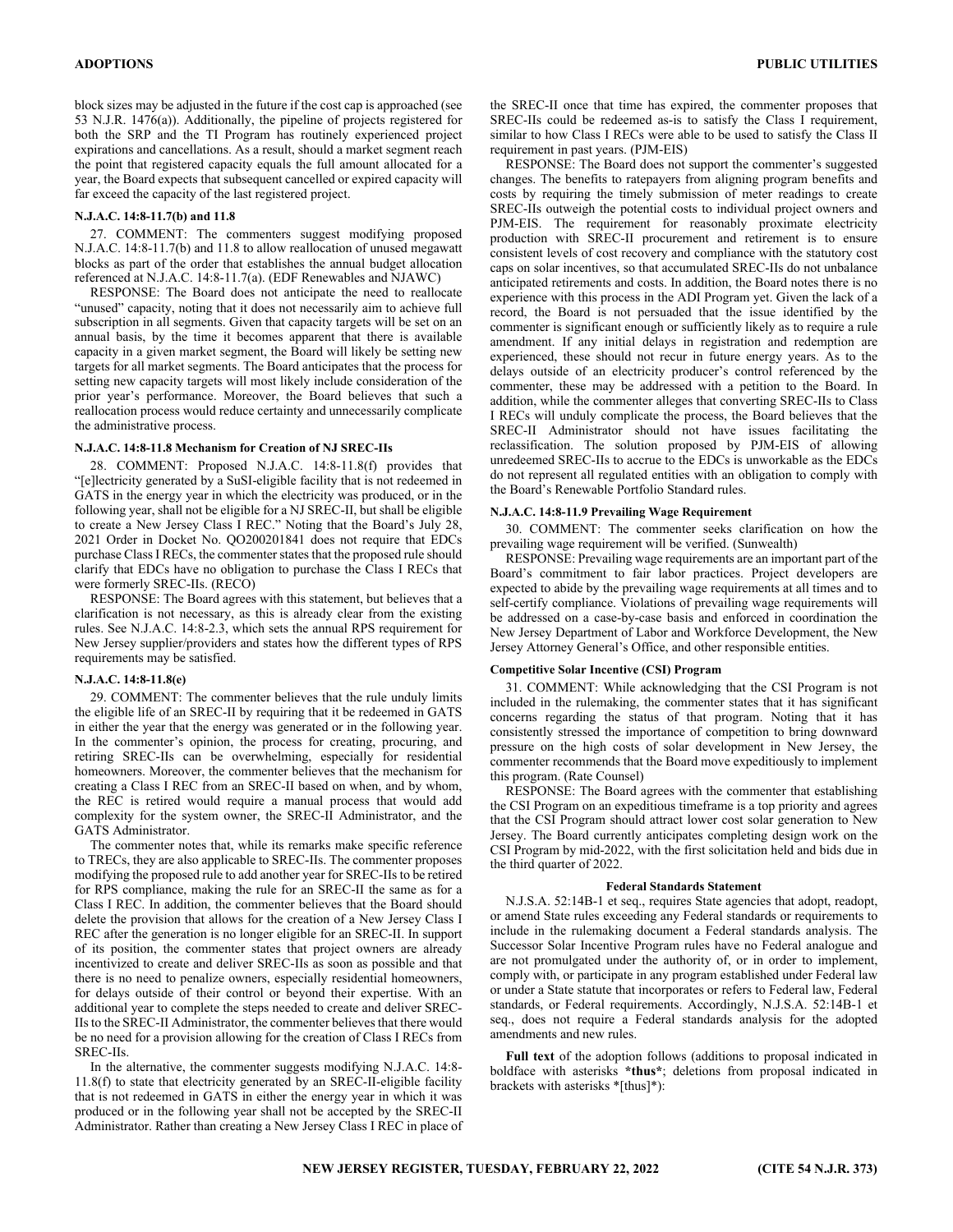#### SUBCHAPTER 2. RENEWABLE PORTFOLIO STANDARDS

14:8-2.2 Definitions

. . .

The following words and terms, when used in this subchapter, shall have the following meanings, unless the context clearly indicates otherwise: . . .

"Administratively Determined Incentive Program" or "ADI Program" means the administratively determined incentive program established pursuant to N.J.A.C. 14:8-11.4.

"Administratively determined incentive-eligible facility" or "ADIeligible facility" means a solar generating facility eligible to participate in the Administratively Determined Incentive Program pursuant to N.J.A.C. 14:8-11.4.

"Competitive Solar Incentive Program" or "CSI Program" means the competitively determined incentive program established pursuant to N.J.A.C. 14:8-11.

"Competitive solar incentive-eligible facility" or "CSI-eligible facility" means a solar generating facility eligible to participate in the Competitive Solar Incentive Program pursuant to N.J.A.C. 14:8-11. . . .

"New Jersey SREC-II" or "SREC-II" means a certificate issued by the Board or its designee, representing the environmental attributes of one megawatt-hour of electric generation from a SuSI-eligible facility having received a New Jersey State Certification Number pursuant to N.J.A.C. 14:8-11.5 or other facility, as may be designated by the Board.

"New Jersey SREC-II Administrator" means the entity jointly contracted by the EDCs, in coordination with Board staff, responsible for administering the procurement and allocation, and coordinating the retirement, of NJ SREC IIs.

"Successor solar incentive-eligible facility" or "SuSI-eligible facility" means a solar generating facility eligible to participate in the Successor Solar Incentive Program, and eligible to participate in either the Administratively Determined Incentive Program pursuant to N.J.A.C. 14:8-11.4 or the Competitive Solar Incentive Program.

"Successor Solar Incentive Program" or "SuSI Program" means the solar incentive program established by the Board to replace the SREC and TI Programs, and implemented through two subprograms: the Administratively Determined Incentive Program pursuant to N.J.A.C. 14:8-11.4 and the Competitive Solar Incentive Program. . . .

"Transition Incentive Program" or "TI Program" means the transitional solar incentive program established at N.J.A.C. 14:8-10.

## . . .

. . .

#### 14:8-2.3 Amount of renewable energy required

(a) Each supplier/provider, as defined at N.J.A.C. 14:8-1.2, that sells electricity to retail customers in New Jersey, shall ensure that the electricity it sells each energy year in New Jersey includes at least the minimum amount of qualified renewable energy required for that energy year, as specified in this section. Requirements for class I, class II, SRECs, TRECs, and SREC-IIs are set forth at Table A below:

#### Table A

## What Percentage of Energy Supplied Must Be SREC-IIs, TRECs, SRECs, Class I,

#### or Class II Renewable Energy

| Energy Year                     | SREC-IIs                     | <b>TRECs</b>                | <b>SRECs</b> | Class I   | Class II  | Total    |
|---------------------------------|------------------------------|-----------------------------|--------------|-----------|-----------|----------|
| June 1, 2018 - May 31, 2019     | $0\%$                        | $0\%$                       | 4.30%        | 14.175%   | 2.50%     | 20.975%  |
| June 1, 2018 - May 31, 2019*    | 0%                           | $0\%$                       | 3.29%*       | 14.175%*  | $2.50\%*$ | 19.965%* |
| June 1, 2019 - Dec. 31, 2019    | 0%                           | $0\%$                       | 4.90%        | 16.029%   | 2.50%     | 18.529%  |
| June 1, 2019 - Dec. 31, 2019*   | 0%                           | $0\%$                       | 3.38%*       | 16.029%*  | $2.50\%*$ | 21.909%* |
| January 1, 2020 - May 31, 2020  | 0%                           | $0\%$                       | 4.90%        | 21.0%     | 2.50%     | 23.50%   |
| January 1, 2020 - May 31, 2020* | 0%                           | $0\%$                       | 3.38%*       | $21.0\%*$ | $2.50\%*$ | 26.88%*  |
| June 1, 2020 - May 31, 2021     | 0%                           | based on<br>retail sales    | 5.10%        | 21.0%     | 2.50%     | 23.50%   |
| June 1, 2020 - May 31, 2021*    | 0%                           | based on<br>retail sales    | $3.47\%*$    | 21.0%     | 2.50%     | 26.97%   |
| June 1, 2021 - May 31, 2022     | based on<br>retail sales     | based on<br>retail sales    | 5.10%        | 21.0%     | 2.50%     | 23.50%   |
| June 1, 2022 - May 31, 2023     | based on<br>retail sales     | based on<br>retail sales    | 5.10%        | 22.0%     | 2.50%     | 24.50%   |
| June 1, 2023 - May 31, 2024     | based on<br>retail sales     | based on<br>retail sales    | 4.90%        | 27.0%     | 2.50%     | 29.50%   |
| June 1, 2024 - May 31, 2025     | based on<br>retail sales     | based on<br>retail sales    | 4.80%        | 35.0%     | 2.50%     | 37.50%   |
| June 1, 2025 - May 31, 2026     | based on<br>retail sales     | based on<br>retail sales    | 4.50%        | 38.0%     | 2.50%     | 40.50%   |
| June 1, 2026 - May 31, 2027     | based on<br>retail sales     | based on<br>retail sales    | 4.35%        | 41.0%     | 2.50%     | 43.50%   |
| June 1, 2027 - May 31, 2028     | based on<br>retail sales     | based on<br>retail sales    | 3.74%        | 44.0%     | 2.50%     | 46.50%   |
| June 1, 2028 - May 31, 2029     | based on<br>retail sales     | based on<br>retail sales    | 3.07%        | 47.0%     | 2.50%     | 49.50%   |
| June 1, 2029 - May 31, 2030     | based on<br>retail sales     | based on<br>retail sales    | 2.21%        | 50.0%     | 2.50%     | 52.50%   |
| June 1, 2030 - May 31, 2031     | based on<br>retail sales     | based on<br>retail sales    | 1.58%        | 50.0%     | 2.50%     | 52.50%   |
| June 1, 2031 - May 31, 2032     | based on<br>retail sales     | based on<br>retail sales    | 1.40%        | 50.0%     | 2.50%     | 52.50%   |
| June 1, 2032 - May 31, 2033     | based on<br>retail sales *** | based on<br>retail sales ** | 1.10%        | 50.0%     | 2.50%     | 52.50%   |

(\*BGS Providers with existing contracts)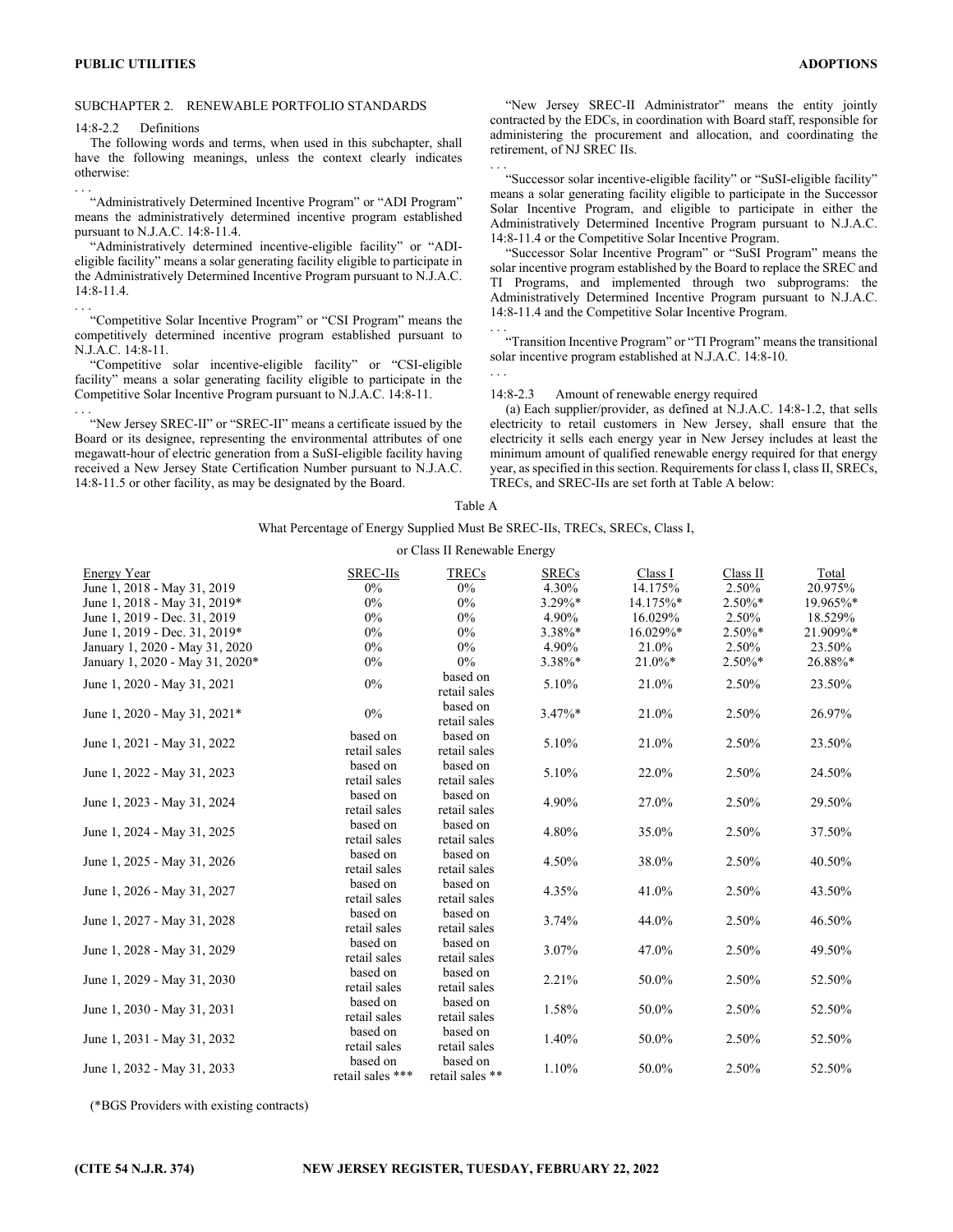\*\*The TREC Obligation expressed as a percentage of retail sales in a given energy year will not be known until each energy year when the volume of retail sales subject to the RPS has been determined. Allocation of the Statewide obligation to individual TPS/BGS providers will follow the method set forth at (r) and (t) below.

\*\*\*The SREC-II Obligation expressed as a percentage of retail sales in a given energy year will not be known until each energy year has concluded and the volume of retail sales subject to the RPS has been determined. Allocation of the Statewide obligation to the individual TPS/BGS providers will follow the method set forth at (r) and (t) below.

(b) Each supplier/provider that sells electricity to retail customers in New Jersey shall ensure that the electricity it sells each reporting year in New Jersey includes at least the minimum percentage of SRECs, TRECs, and SREC-IIs required for that energy year as set by the Board. The Board, in consultation with the NJDEP, EDCs, Rate Counsel, the solar energy industry, and relevant stakeholders, shall periodically consider increasing the renewable energy portfolio standards beyond the minimum amounts set forth in this chapter, taking into account the cost impacts and public benefits of such increases including, but not limited to:

1.-4. (No change.)

(c) (No change.)

(d) Beginning in EY20, SREC obligations and TREC obligations are a component of class I renewable energy requirements, and satisfaction of SREC and TREC obligations shall be counted toward class I renewable energy requirements. Beginning in EY22, NJ SREC-II obligations are a component of class I renewable energy requirements, and satisfaction of NJ SREC-II obligations shall be counted toward class I renewable energy requirements.

(e)-(i) (No change.)

(j) The same renewable energy shall not be used for more than one of the following:

1.-2. (No change.)

3. Creation of a REC, or of any other type of attribute or credit, under authority other than N.J.A.C. 14:8-2.9, such as another state's renewable energy standards or any voluntary clean electricity market or voluntary clean electricity program;

4. Creation of a TREC pursuant to N.J.A.C. 14:8-10; or

5. Creation of an SREC-II pursuant to N.J.A.C. 14:8-11.

 $(k)-(q)$  (No change.)

(r) Each megawatt-hour (MWh) of retail electricity supplied in New Jersey by a TPS/BGS provider subject to this subchapter carries with it an accompanying TREC and SREC-II obligation. For any electricity supplied by a TPS/BGS provider, such supplier/provider shall calculate its TREC and SREC-II obligation based upon the total number of TRECs and SREC-IIs procured by the TREC Administrator and SREC-II Administrator within the applicable energy year and the market share of retail electricity sold by the supplier/provider within the energy year.

(s) All TRECs shall be created by GATS and procured by a TREC Administrator under contract with the State's electric distribution companies. All SREC-IIs shall be created by GATS and procured by an SREC-II Administrator under contract with the State's electric distribution companies.

(t) During the true-up period following each energy year, Board staff shall calculate the market share of total Statewide retail electricity sold by each TPS/BGS provider. The TREC Administrator will allocate a proportionate percentage of the total TRECs procured during the energy year to each TPS/BGS provider. Each TREC allocated by the TREC Administrator shall be retired by, or on behalf of, the TPS/BGS provider. The SREC-II Administrator will allocate a proportionate percentage of the total SREC-IIs procured during the energy year to each TPS/BGS provider. Each SREC-II allocated by the SREC-II Administrator shall be retired by, or on behalf of, the TPS/BGS provider.

#### 14:8-2.8 Using RECs, SRECs, TRECs, SREC-IIs, and ORECs for RPS compliance

(a) An REC, SREC, TREC, SREC-II, or OREC shall be used to meet New Jersey RPS requirements for specific energy years, based on the type of renewable energy upon which the REC, SREC, TREC, SREC-II, or OREC is based, and the energy year during which the renewable energy was generated, as follows:

1.-4. (No change.)

5. A SREC-II shall be used to comply with RPS requirements for one of two energy year periods:

i. The energy year in which the underlying energy was generated; or

ii. The energy year following the energy year in which the underlying energy was generated.

(b) Once a REC, SREC, TREC, or SREC-II has been used for compliance with this subchapter, the REC, SREC, TREC, or SREC-II shall be permanently retired and shall not be used again.

14:8-2.9 Issuance of RECs, SRECs, TRECs, and SREC-IIs

(a) The Board has designated PJM-EIS GATS as the entity that issues class I RECs, class II RECs, TRECs, SRECs, and SREC-IIs for use in complying with this subchapter.

(b) The Board may issue an order discontinuing the designation of PJM-EIS GATS pursuant to (a) above, and/or approving use of RECs, TRECs, SRECs, or SREC-IIs issued by another entity for compliance with this subchapter. The Board shall post a notice of its intent to issue such an order at least 30 days prior to issuing the order, and may, in its discretion, choose to accept public comment on the notice.

(c) Beginning December 4, 2012, in measuring generation to determine the number of RECs, TRECs, SRECs, or SREC-IIs to issue, the Board or its designee shall accept only readings of a meter that records kilowatthour production of electrical energy, and which meets all applicable requirements at (c)1 and 2 below. The readings may be taken or submitted by any person, but shall be verified by the Board or its designee:

1.-2. (No change.)

(d) The Board or its designee shall issue RECs, TRECs, SRECs, and SREC-IIs in whole units, each representing the environmental attributes of one megawatt-hour of electric generation.

(e) Electric generation qualifies for issuance of RECs, TRECs, SRECs, or SREC-IIs only if:

1.-2. (No change)

(f) If a generator has accumulated a fraction of a megawatt hour by the end of an energy year, the fraction may be carried over and combined with energy generated in a subsequent energy year in order to make a full megawatt hour that is eligible for a REC, TREC, SREC, or SREC-II. In such a case, the combined energy shall be eligible for issuance of a REC, TREC, SREC, or SREC-II only during the energy year in which accumulated generation reaches one full megawatt hour. Only a fraction of a megawatt hour shall be carried over.

(g) The Board shall require submittal of information and certifications needed to enable the Board, or its designee, to verify the generation that forms the basis of the requested RECs. The Board shall require inspections, as appropriate, of generation equipment, monitoring and metering equipment, and other facilities relevant to verifying electric generation. The Board shall impose application fees, inspection fees, and/or other charges for any work required to verify electric generation and issue RECs, TRECs, SRECs, or SREC-IIs.

(h) The Board, or its designee, shall not issue a REC, TREC, SREC, or SREC-II based on electric generation that has previously been used for compliance with this subchapter, or that has been used to satisfy another state's renewable energy requirements or any voluntary clean electricity market or program.

(i) (No change.)

14:8-2.11 Demonstrating compliance, reporting, and recordkeeping (a) (No change.)

(b) If the annual report required pursuant to (a) above does not demonstrate that the TPS/BGS provider has supplied the RECs, SRECs, TRECs, or SREC-IIs required pursuant to N.J.A.C. 14:8-2.3 Table A for the previous reporting year, the annual report shall be accompanied by ACPs and/or SACPs in sufficient quantities to make up the shortfall.

(c) The annual report shall contain the following basic information for the preceding reporting year:

1.-5. (No change.)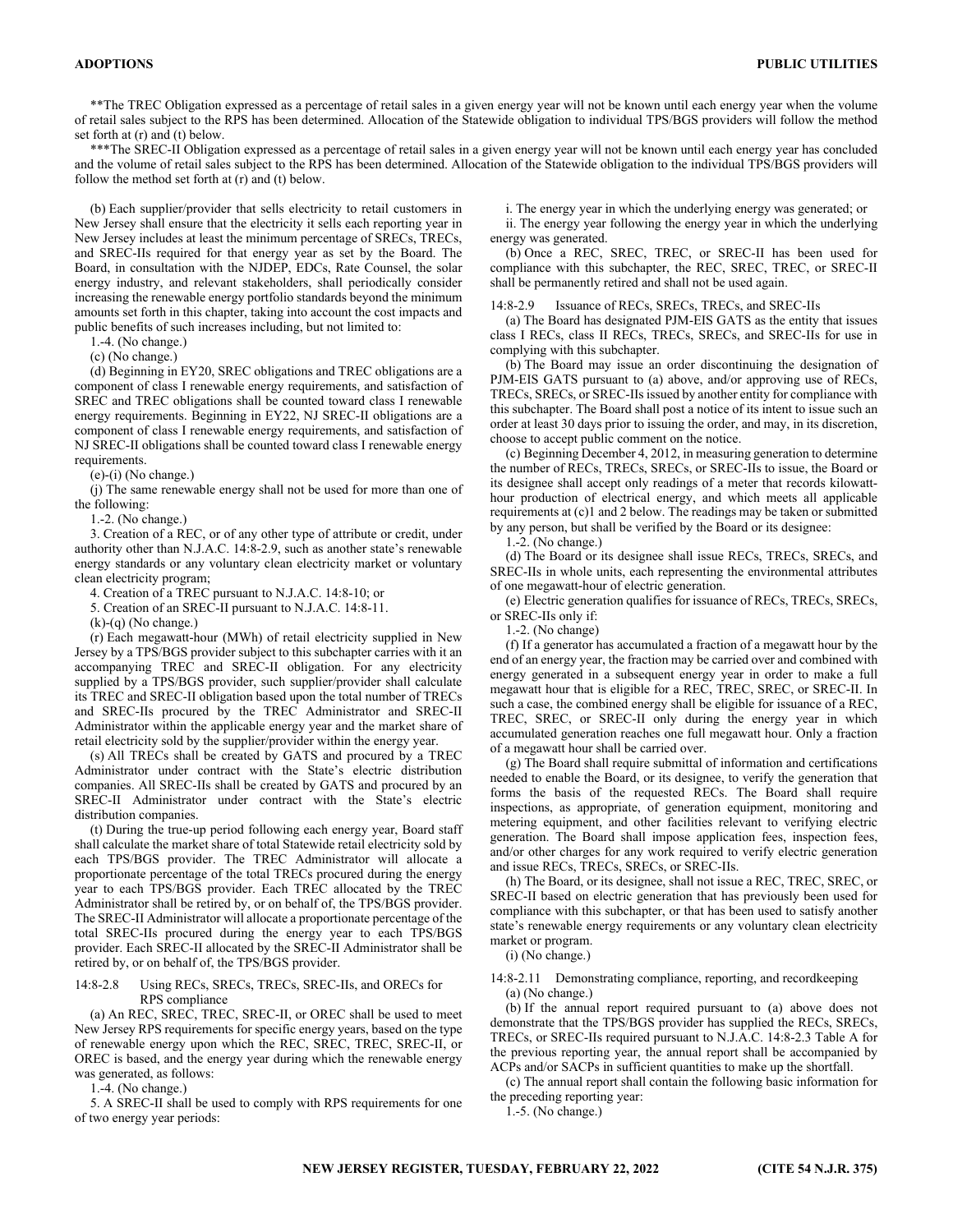6. The total number of SRECs, TRECs, and SREC-IIs retired for the purpose of compliance with this chapter;

7. (No change.)

8. The total amount of solar electric generation, class I renewable energy, and class II renewable energy represented by RECs, SRECs, TRECs, and SREC-IIs submitted with the annual report;

9.-11. (No change.)

12. The price of each REC, SREC, TREC, and/or SREC-II that was retired during the energy year.

(d) The documentation required pursuant to (c) above shall include the following:

1.-3. (No change.)

4. For each SREC, TREC, and SREC-II submitted, certification of compliance with the requirement at N.J.A.C. 14:8-2.4(b) or 10.6(b) that the REC has not been used to satisfy another state's renewable energy requirements. The certification shall be in a form required by the Board, and available on the BPU website at www.njcleanenergy.com.

(e)-(f) (No change.)

## SUBCHAPTER 11. SUCCESSOR SOLAR INCENTIVE PROGRAM

#### 14:8-11.1 Purpose and scope

This subchapter sets forth the rules for the establishment of a new solar incentive program, the Successor Solar Incentive Program (SuSI Program). The SuSI Program is comprised of two subprograms: the Administratively Determined Incentive Program (ADI Program) and the Competitive Solar Incentive Program (CSI Program). The ADI Program is designed to provide an incentive for net metered residential facilities, net metered non-residential facilities five megawatts or less (measured as the sum of the nameplate capacity in DC rating of all photovoltaic panels comprising the facility), and community solar facilities.

#### 14:8-11.2 Definitions

For the purposes of this subchapter, the following words and terms shall have the following meanings, unless the context clearly indicates otherwise:

"Co-location" means siting two or more SuSI-eligible solar facilities on the same property or on contiguous properties, such that the individual facilities are eligible for a higher incentive value than they would be if they were combined into one single facility. In the case of net metered projects, SuSI-eligible solar facilities shall be not be deemed co-located if they serve separate net metering customers as defined at N.J.A.C. 14:8-4.

"Commencing commercial operation" means having obtained permission to operate (PTO) from the relevant electric distribution company.

"Municipal electric utility" means a municipal, county, or other governmental entity, or a regional cooperative, which owns and/or operates an electric distribution system in New Jersey.

"New Jersey SREC-II Qualification Life" means the period of time during which a SuSI-eligible facility may create NJ SREC-IIs.

"PJM Environmental Information Services" or "PJM-EIS" means the unregulated affiliate of PJM Interconnection LLC that operates the Generation Attribute Tracking System (GATS).

"Public entity" means a customer that is a State entity, school district, county, county agency, county authority, municipality, municipal agency, municipal authority, New Jersey public college, or New Jersey public university.

"SuSI Program registration manager" means the agent of the Board contracted to administer the registration process for SuSI-eligible facilities.

#### 14:8-11.3 Successor Solar Incentive Program structure

(a) The Successor Solar Incentive Program shall provide an incentive to solar generation facilities deemed eligible pursuant to this subchapter. The SuSI Program incentive shall be paid to SuSI-eligible solar facilities having received a New Jersey State Certification Number pursuant to N.J.A.C. 14:8-11.5 in the form of NJ SREC-IIs that are created by PJM-EIS GATS for each megawatt-hour generated, metered, and reported to PJM-EIS GATS.

(b) All NJ SREC-IIs shall be jointly procured by the EDCs to satisfy compliance obligations pursuant to the Renewable Portfolio Standards at (c) below. The EDCs shall jointly procure an NJ SREC-II Administrator, in consultation with Board staff. The NJ SREC-II Administrator will be responsible for administering the procurement, allocation, and retirement of SREC-IIs.

(c) The SuSI requirement is a carve-out of the Class I RPS requirement. Each NJ SREC-II shall be allocated to, and retired on behalf of, New Jersey's TPS/BGS providers based on their respective market shares of retail sales. Each NJ SREC-II retired shall reduce the Class I requirement by one REC as set forth at N.J.A.C.  $14:8-2.3(d)$ , (r), and (s).

(d) The owner of a SuSI-eligible facility may assign ownership of a facility's NJ SREC-IIs to a third party if, and when, one of the following occurs:

1. Sale of the facility;

2. Bankruptcy of the owner of the SuSI-eligible facility; or

3. The owner of the SuSI-eligible facility enters into a contract assigning ownership to a third party.

14:8-11.4 Administratively Determined Incentive Program eligibility

(a) The Administratively Determined Incentive Program shall be open to new net metered residential solar generation facilities, net metered nonresidential solar generation facilities five megawatts and less (measured as the sum of the nameplate capacity in DC rating of all photovoltaic panels comprising the facility), and community solar facilities that submit a complete ADI Program registration pursuant to N.J.A.C. 14:8-11.5. Community solar facilities must also be qualified pursuant to the rules and regulations of the Community Solar Energy Pilot Program or Community Solar Energy Program, as relevant, prior to registering in the ADI Program.

(b) The ADI Program shall only be open to new facilities that have not commenced commercial operation prior to the opening of the ADI Program registration portal by the Board, unless \*[otherwise granted special dispensation by]\* the Board **\*grants a waiver in response to a petition\***. Additionally, facilities seeking eligibility in the ADI Program must submit a registration and receive a notice of conditional registration pursuant to N.J.A.C. 14:8-11.5(g) prior to beginning construction on the facility, unless \*[otherwise granted special dispensation by]\* the Board **\*grants a waiver in response to a petition\***.

(c) The equipment used in an ADI-eligible facility must be new; that is, none of the equipment may have been used prior to the installation of the ADI-eligible facility.

(d) The ADI Program shall remain open to new registrations, so long as there is sufficient capacity available in a given market segment, as described at N.J.A.C. 14:8-11.7, Market segment megawatt blocks.

(e) Facilities seeking eligibility to participate in the ADI Program must be connected to the distribution or transmission system owned or operated by a New Jersey electric distribution company. Solar facilities connected to the grid owned or operated by a New Jersey municipal electric utility are also eligible to participate in the ADI Program.

(f) Co-location is not permitted in the ADI Program, unless \*[granted special dispensation by]\* the Board **\*grants a waiver in response to a petition\***.

14:8-11.5 Successor Solar Incentive Program registration process

(a) The SuSI Program registration process shall be developed by Board staff and the SuSI Program registration manager in compliance with Board rules and orders. All forms and instructions regarding the SuSI Program registration process shall be found on the Board's New Jersey Clean Energy Program website at www.njcleanenergy.com.

(b) For any facility seeking eligibility for the SuSI Program, the registrant shall submit a complete registration package to the Board, or its designee, in accordance with Board rules and orders and the instructions posted on the NJ Clean Energy Program website.

(c) Each completed registration package must be accompanied by the payment of a registration fee, the value of which will be determined by the Board through a Board order. The registration fee shall take effect one year from the opening of the SuSI Program; projects registering during the first year of the SuSI Program will be exempted from the registration fee.

(d) The registrant shall meet minimum facility maturity standards and provide all documentation required by Board rule or order as part of its initial registration package, including, but not limited to: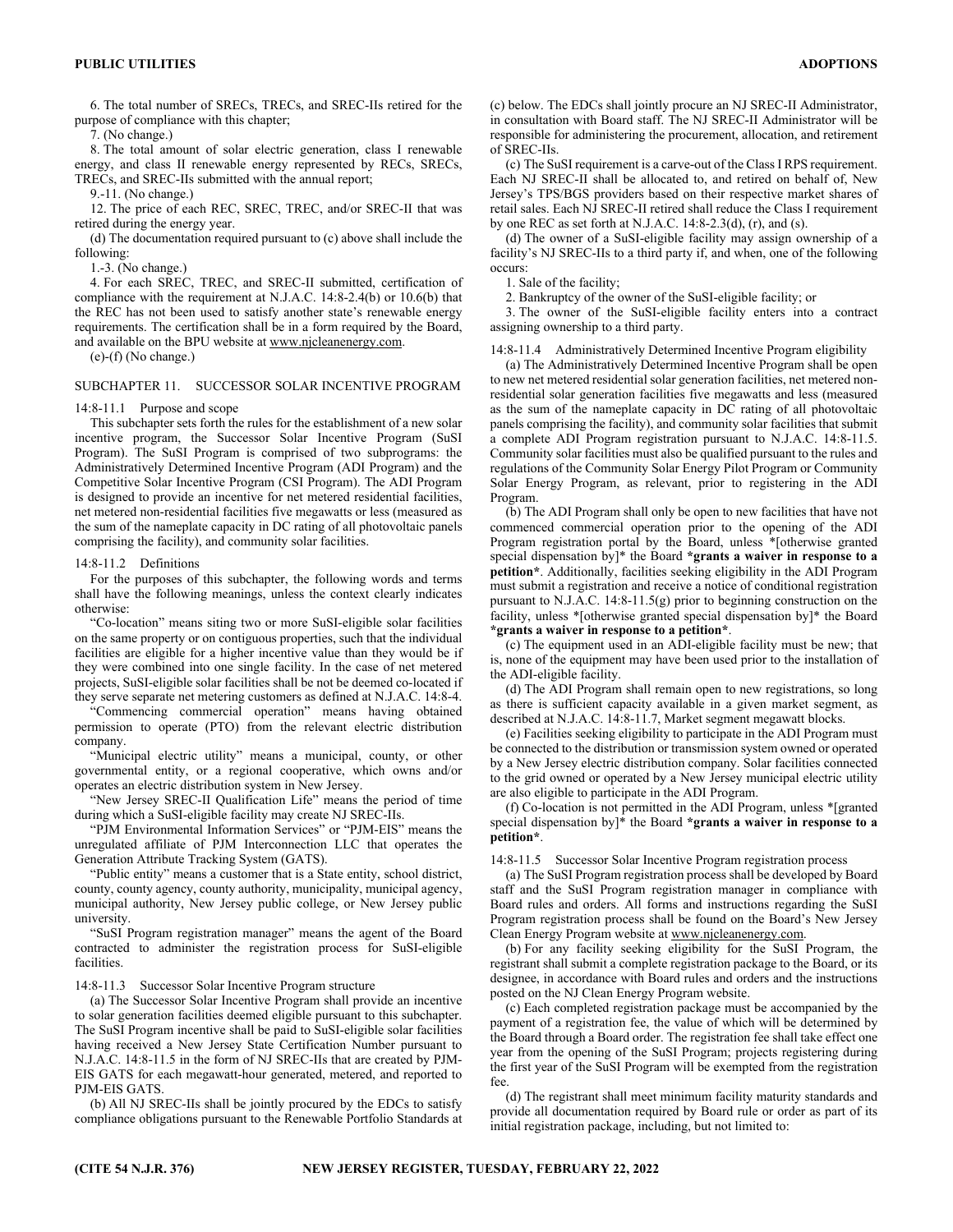1. A contract between the primary installer **\*or the third-party owner, as applicable,\*** and the customer of record;

2. A site map;

3. A disclosure statement signed by the customer, the installer, and the third-party SREC-II owner, if applicable, available on the New Jersey Clean Energy Program website;

4. For net metered facilities, a utility bill showing the site host's name, address, and electric tariff**\*, if applicable\***;

5. For facilities sized 25 kW or greater, electrical and building permits or documentation that applications for electrical and building permits have been submitted to the relevant municipality;

6. For net metered facilities sized 25 kW or greater, up to one MW, evidence of having submitted to the relevant EDC a Part 1 interconnection agreement signed by the customer-generator and the installer;

7. For net metered facilities sized one MW or greater, an executed Part 1 interconnection agreement and a Milestone Reporting Form; and

8. For public entities seeking eligibility for the ADI public entity adder, if such an adder is established by the Board pursuant to N.J.A.C. 14:8- 11.6(g), a letter on official stationery of the public agency under signature of a bona fide officer, elected official, or employee of the public entity attesting to the status of the public entity.

(e) Registration packages submitted to the ADI Program shall be reviewed by the SuSI Program registration manager on a first-come, firstserved basis.

(f) Board staff or the SuSI Program registration manager shall notify registrants whether the facility is eligible to participate in the program, and whether the initial registration package is complete, incomplete, or deficient. Registrations that are deemed incomplete due to a minor deficiency, as defined below, will be notified of the deficiency by the SuSI Program registration manager and granted seven business days to cure the deficiency. Registrations that are deemed ineligible, incomplete, have a major deficiency, as defined below, or fail to correct minor deficiencies within the time allowed, will be rejected, and the registration will be cancelled. If the registration is cancelled, the registrant may submit a new completed registration to the SuSI Program if the relevant capacity block established pursuant to N.J.A.C. 14:8-11.7 remains open, or in a future capacity block.

1. Minor deficiencies include such items as an inconsistency between the signatures on different sections of the SuSI certification form; failure to complete one or more sections on the SuSI certification form; failure to label technologies or to indicate panels on the site map; a missing or incorrect premise address or missing installer information on the site map; submittal of an incorrect page of the utility bill; failure to enter complete equipment information in the online portal; an incomplete section or sections on the Milestone Reporting Form or disclosure form; or other similar clerical error.

2. Major deficiencies include such items as failure to upload the SuSI certification form to the SuSI portal or failure to include all signatures on that form; failure to upload the site map or utility bill to the SuSI portal; failure to upload the Milestone Reporting Form to the SuSI portal or to include all signatures; failure to upload the disclosure form to the SuSI portal or to include all signatures; and for net metered projects one megawatts or larger, failure to upload a fully executed Part I of the Interconnection Approval from the relevant EDC with the application.

(g) Registrants that submit a completed registration package or that cured all minor deficiencies in the time allowed, and that meet the eligibility and qualification requirements for a SuSI market segment pursuant to this subchapter, will be issued a notice of conditional registration by Board staff or the SuSI Program registration manager. The notice of the conditional registration shall:

1. Indicate for which market segment megawatt block the facility is eligible;

2. State that, if the solar facility is constructed as described in the initial registration package, Board staff or the SuSI Program registration manager will issue a New Jersey State Certification Number for the facility upon receiving a complete post-construction certification package, and if no waiver is granted, an inspection will be required necessary in accordance with the provisions at (j) below;

3. Include an expiration date occurring on:

i. The one-year anniversary of the registrant's notice of conditional registration for net metered facilities;

ii. The 18-month anniversary of a registrant's notice of conditional registration for community solar facilities; or

iii. The 24-month anniversary of a registrant's notice of conditional registration for projects granted conditional certification by the Board as part of the Contaminated Sites interim market segment established pursuant to N.J.A.C. 14:8-11.7(b)8; and

4. Include notice that the facility must receive permission to operate from the relevant EDC and submit a post-construction certification packet as set forth at (j) below prior to the expiration date indicated in the notice of the conditional registration; and

5. After issuance of the notice of conditional certification by the Board, construction of the solar facility as described in the initial registration package may begin.

(h) All registered facilities one MW or greater will be required to submit quarterly milestone reporting forms, on a standard form to be developed by the SuSI Program registration manager in coordination with Board staff. Timely submission of milestone reporting forms will be considered in cases of extension requests pursuant to (i) below.

(i) SuSI-eligible facilities that received a SuSI Program notice of conditional registration may request one six-month extension to their registration expiration date. Extension requests must be submitted to the SuSI Program registration manager on or before the expiration date noted in the notice of conditional registration. Any extension request shall be reviewed by the SuSI Program registration manager, in consultation with Board staff, on a case-by-case basis, based on consideration of extenuating circumstances for the delay in completing the facility, evidence that the facility has made progress towards completion, and the likelihood of timely and successful completion of the solar facility. For facilities one MW or greater, the SuSI Program registration manager shall also consider whether the registrant has submitted timely quarterly milestone reporting forms. If the extension is granted, the SuSI Program registration manager shall provide a new conditional registration expiration date, six months from the expiration of the original conditional registration.

(j) Following commencement of commercial operations, and prior to the expiration date provided in the notice of conditional registration, the registrant shall submit a post-construction certification package, through the Board's New Jersey Clean Energy Program website at www.njclean energy.com. The post-construction certification form and instructions will be found on the New Jersey Clean Energy Program website at www.nj cleanenergy.com. If the post-construction certification package demonstrates that all program requirements have been met, and the facility either passes an inspection or receives an inspection waiver, Board staff shall assign a New Jersey State Certification Number to the solar facility for use in obtaining SREC-IIs from PJM-EIS GATS. The Certification Number will identify the facility's market segment, and associated incentive level, based on the completed facility size information certified in the post-construction certification package.

(k) If, after submittal of an initial registration package, an increase of up to 10 percent or 25 kWdc, whichever is smaller, in the solar electric generating facility's generating capacity is planned, the registrant shall notify Board staff following the instructions provided on the New Jersey Clean Energy Program website. Facilities shall not be permitted to increase their generating capacity by more than 10 percent or 25 kWdc, whichever is smaller. Notwithstanding a permissible increase pursuant to this subsection, no ADI-eligible facility will be permitted an increase in generating capacity that would expand the project beyond five MWdc.

(l) Solar electric generation facilities that have received a notice of conditional registration for SREC-IIs pursuant to (g) above shall retain eligibility to remain in the SuSI Program until the expiration or cancelation of the facility's SuSI registration. Any facility that does not commence commercial operation, within the time provided in its SuSI registration (that is, by the registration expiration date), or that commences commercial operation, but does not submit a postconstruction certification package within the time provided in its SuSI registration (that is, by the registration expiration date), will no longer be eligible for the SuSI Program and its registration shall be canceled. A registrant may submit a new registration to the SuSI Program if capacity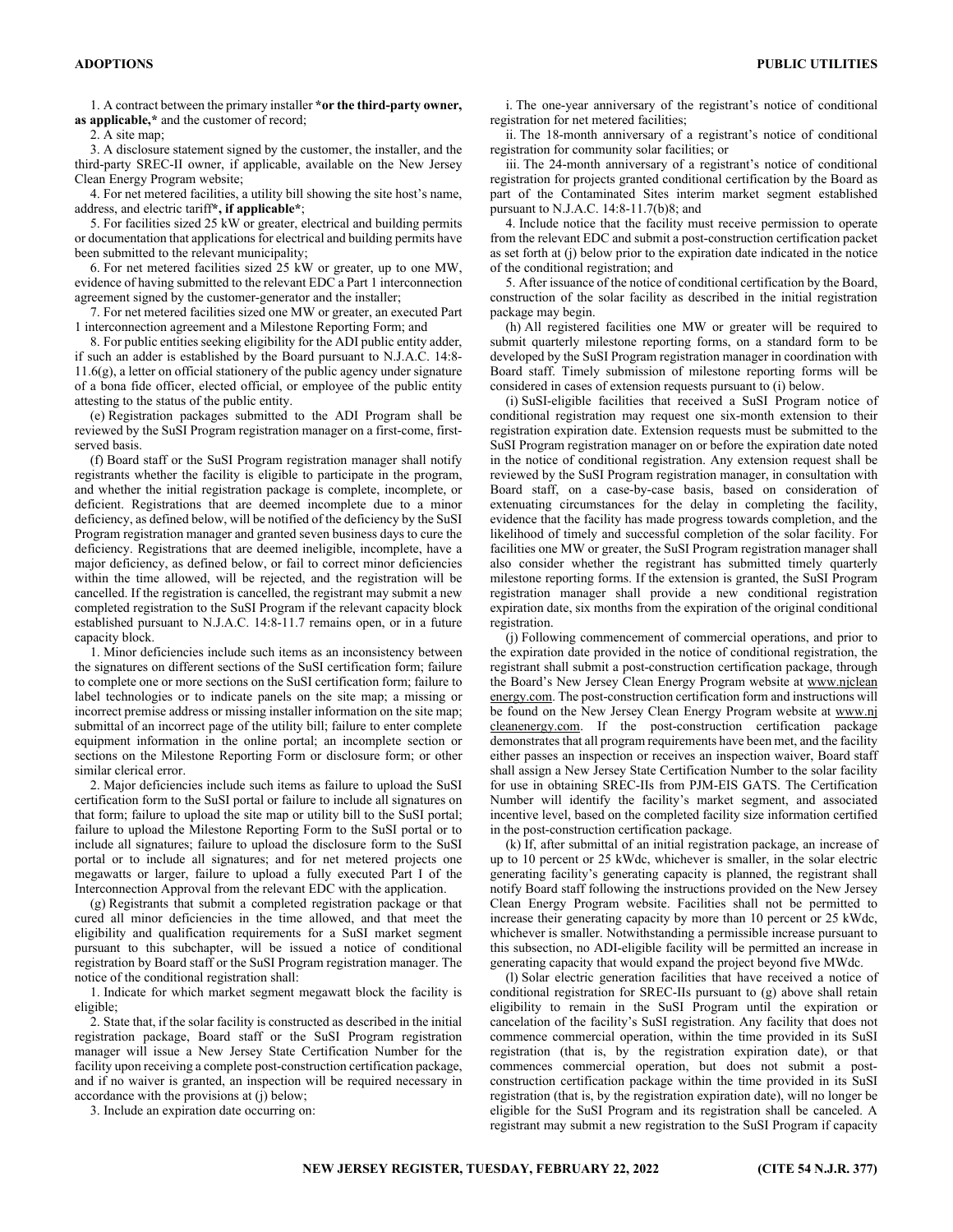remains in the relevant megawatt capacity block as established at N.J.A.C. 14:8-11.7. Board staff and the SuSI Program registration manager shall treat the new registration package as if it were a first-time submittal, with no reference to the previous registration process. In the case of resubmittal of an expired registration, registrants will be exempt from the requirement at N.J.A.C. 14:8-11.4(b) prohibiting construction on the facility prior to submission of the registration and receipt of a notice of conditional registration.

#### 14:8-11.6 New Jersey SREC-II value

(a) A SuSI-eligible facility shall be eligible to generate NJ SREC-IIs for 15 years following the date of commencement of commercial operation. This 15-year period is defined as the New Jersey SREC-II qualification life at N.J.A.C. 14:8-11.2.

(b) SuSI-eligible facilities shall be eligible to create New Jersey Class I RECs at the conclusion of the 15-year NJ SREC-II qualification life.

(c) NJ SREC-IIs shall be valued on a dollar per megawatt hour (\$/MWhour) basis for solar electricity generated by a SuSI-eligible facility during each year of the facility's 15-year NJ SREC-II qualification life.

(d) The NJ SREC-IIs produced by each facility registered in the ADI Program shall be assigned a specific incentive level, which shall vary based on which market segment the project is eligible to participate in, as identified at N.J.A.C. 14:8-11.7(b), or as defined through a Board order.

(e) The ADI Program incentive values shall be reset through a Board order no less than once every three years, at least six months prior to the end of the third year, after public notice and comment. Factors considered in this proceeding will include, but not be limited to, existing modeling, major policy changes, market performance, and stakeholder input. The incentive values may be reset prior to the end of a three-year period if deemed necessary by the Board. If the Board does not initiate a triennial review and proceeding to affirmatively maintain or reset the incentives, incentives will automatically decrease by 10 percent for the following three-year period, and every subsequent three-year period, until such time as the Board takes action.

(f) An incentive reset in the ADI Program will not affect facilities with an existing ADI Program conditional registration or facilities already receiving NJ SREC-IIs at the time that the Board enacts the incentive value reset. Reset incentives will apply prospectively to pending applications that have not received conditional registration, as well as new applications to the ADI Program, until the next incentive value reset.

(g) The Board may, in its discretion, create an adder for ADI-eligible net metered facilities serving public entities. Factors considered in this decision will include, but not be limited to, costs specific to these types of facilities, the ability of public entities to benefit from Federal tax incentives, and the societal benefits of solar on public buildings. If applied, the value of this adder shall be determined by order and shall increase the value of each SREC-II produced by the facility by the amount of the adder for the qualified life of the facility. Projects seeking eligibility for the public entity adder may be required to provide supporting documentation in their SuSI Program registration pursuant to N.J.A.C. 14:8-11.5.

(h) An ADI-eligible facility that, in its entirety, could be eligible for two or more market segments shall be assigned to the market segment with the lower incentive value.

#### 14:8-11.7 Market segment megawatt blocks

(a) The Board shall set, through a Board order, an annual budget allocation for each of the market segments described at (b) below. The annual budget allocations shall ensure that total program spending remains in accordance with the cost cap established pursuant to P.L. 2018, c. 17, codified at N.J.S.A. 48:3-87(d)(2), and promote project diversity after considering the historic market share of each market segment. The Board may set annual budget allocations that are aggregated for multiple market segments.

(b) The Board shall allocate megawatt blocks to the following initial market segments in the ADI Program:

1. Net Metered Residential (all sizes);

2. Net Metered Non-Residential smaller than one MW, located on a rooftop, carport, canopy, or floating solar;

3. Net Metered Non-Residential one MW to five MW, located on a rooftop, carport, canopy, or floating solar;

4. Net Metered Non-Residential smaller than one MW, all ground mounted facilities;

5. Net Metered Non-Residential one MW to five MW, all ground mounted facilities;

6. LMI Community Solar, as defined in the Community Solar Energy Pilot Program or Community Solar Energy Program, as relevant;

7. Non-LMI Community Solar, as defined in the Community Solar Energy Pilot Program or Community Solar Energy Program, as relevant; and

8. On an interim basis, contaminated sites, which is a market segment open only to facilities previously eligible for conditional certification pursuant to N.J.S.A. 48:3-87(t).

(c) The Board may adjust the market segments or create new market segments through a Board order to reflect changes in the solar market. In considering an adjustment, the Board shall include consideration of whether increased or decreased differentiation between market segments is necessary in light of the costs and revenues of different project types, administrative complexity, or the emergence of new technologies.

(d) Based on the annual budget allocation for each market segment established by the Board pursuant to (a) above, divided by a forecast of the estimated cost of NJ SREC-IIs from that market segment, the Board will establish, by Board order, an annual capacity megawatt block or quarterly capacity megawatt blocks for market segments. If the Board establishes quarterly megawatt blocks, unused capacity within a block will roll over from quarter to quarter within each given energy year. The Board may set capacity targets that are aggregated for multiple market segments.

(e) The SuSI Program registration manager shall accept new registration packages for a given market segment until the capacity block for that market segment is fully subscribed. When the capacity block for a given market segment is reached, the SuSI Program registration manager shall close the registration portal and stop accepting new registrations until the next capacity block is opened. A capacity block will be defined as being fully subscribed when the last registration received in the registration portal causes the total capacity of all registrations in that block to exceed the capacity allocation for said block.

#### 14:8-11.8 Mechanism for creation of NJ SREC-IIs

(a) NJ SREC-IIs shall be created based upon metered generation supplied to GATS by the owners of eligible facilities or their agents. Each SuSI-eligible facility must have been issued a New Jersey State Certification Number pursuant to N.J.A.C. 14:8-11.5(g), be registered in GATS, and all SuSI-eligible generation must be transferred to the NJ SREC-II Administrator through an irrevocable standing order, pursuant to (b) below.

(b) Irrevocable standing orders shall be treated as follows:

1. An irrevocable standing order, defined in the GATS Operating Rule as "A reoccurring automatic transfer of certificates for a given generating unit from the account holder's active subaccount to the active subaccount held by different account holders," shall be created in GATS for each SuSI-eligible facility. The irrevocable standing order will cause the automatic transfer of NJ SREC-IIs created by an eligible solar facility to a GATS account jointly held by the four EDCs (the EDC Joint GATS Account).

i. The irrevocable standing order, upon execution, shall require for that generator that, following the creation of the irrevocable standing order, 100 percent of the certificates created from each meter reading be automatically transferred to the EDC Joint GATS Account.

ii. An irrevocable standing order is not activated until the transferor confirms, and the NJ SREC-II Administrator accepts, the irrevocable standing order transfer.

iii. Prior to the execution of the irrevocable standing order, NJ SREC-IIs may be transferred manually from the account of a SuSI-eligible facility to the EDC Joint GATS Account. Following a grace period of one month subsequent to the establishment of a GATS Account for a SuSIeligible facility, the NJ SREC-II Administrator may cease accepting manual NJ SREC-II transfers from a SuSI-eligible facility pending the execution of an irrevocable standing order.

2. Solar aggregators, brokers, and installers acting on behalf of solar facility owners may perform the role of transferor, register on behalf of